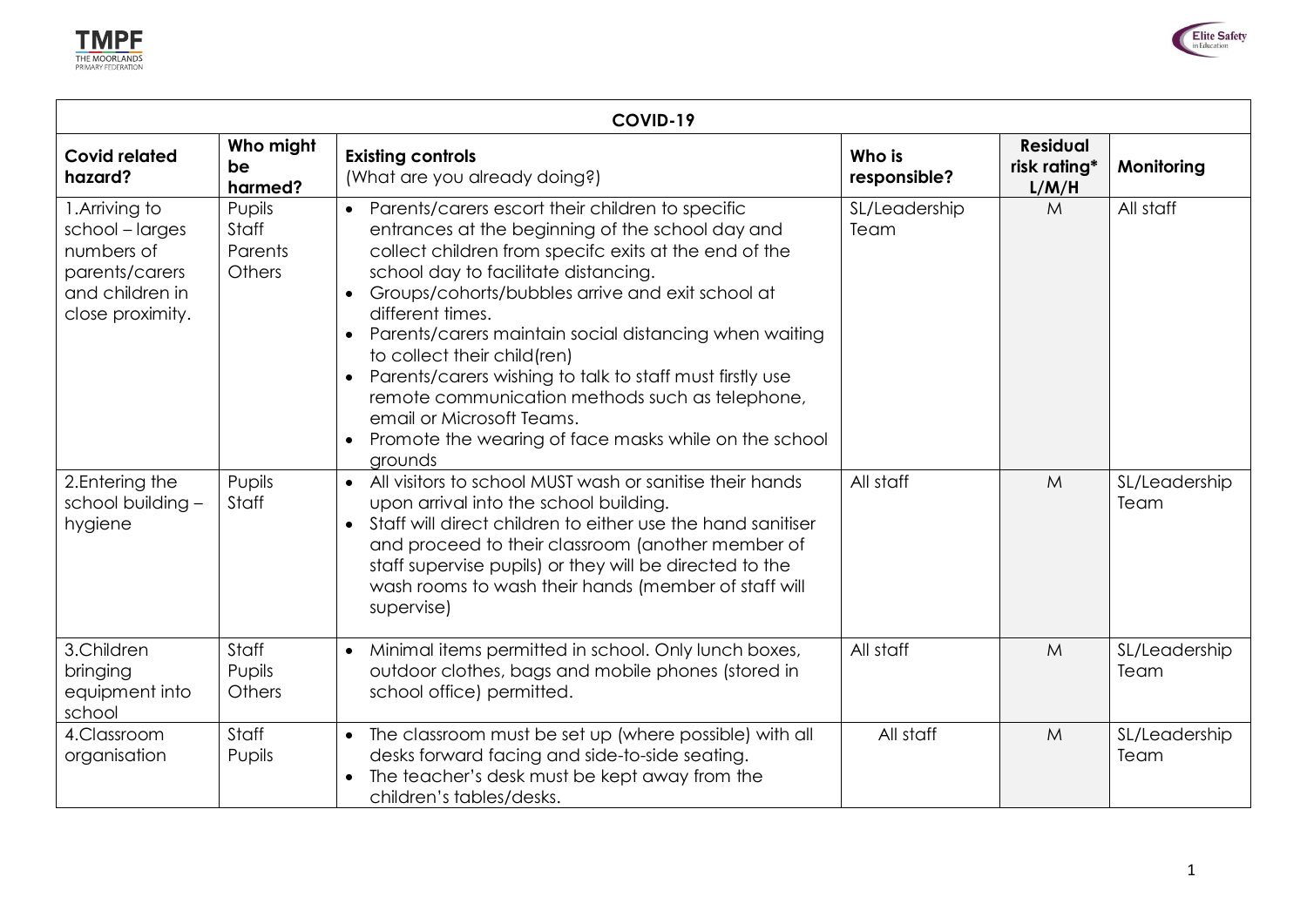



|                                                                         |                 | • Tissues available in each classroom for pupils to use<br>when coughing or sneezing and they must go into a<br>closed bin after one use.<br>Hand santizer available<br>$\bullet$<br>Children will be taught in their class 'bubble' and not<br>mixed with other class bubbles.<br>Bubbles will undertake lunch, morning and afternoon<br>breaks together. | All staff | M           | SL/Leadership<br>Team |
|-------------------------------------------------------------------------|-----------------|------------------------------------------------------------------------------------------------------------------------------------------------------------------------------------------------------------------------------------------------------------------------------------------------------------------------------------------------------------|-----------|-------------|-----------------------|
| 5.Classroom<br>Lessons                                                  | Staff<br>Pupils | Pupils old enough to understand will be informed not to<br>$\bullet$<br>touch staff and their peers where possible.<br>Staff should avoid close face-to-face contact and<br>minimise time spent within 1 metre of anyone.<br>Unnecessary furniture will be removed from classrooms                                                                         | All staff | M           | SL/Leadership<br>Team |
| 6.Use of school<br>resources in<br>individual<br>bubbles                | Staff<br>Pupils | Keep the use of resources to each allocated bubble.<br>$\bullet$<br>All classroom based resources i.e. books and games<br>$\bullet$<br>should be cleaned regularly along with all frequently<br>touched surfaces.                                                                                                                                          | All staff | M           | SL/Leadership<br>Team |
| 7.Use of school<br>resources shared<br>between<br>bubbles or<br>classes | Staff<br>Pupils | Shared resources between bubbles or classes will be<br>$\bullet$<br>cleaned frequently and always between bubbles, and,<br>where possible, rotated to allow them to be left unused<br>and out of reach for a period of 48 hours (72 hours for<br>plastics) between use by different bubbles.                                                               | All staff | $M_{\odot}$ | SL/Leadership<br>Team |
| 8.Taking<br>items/resources<br>home                                     | Staff<br>Pupils | Unnecessary taking home of equipment / resources<br>$\bullet$<br>discouraged<br>Reading books and school diaries will be moved<br>between home and school, however a quarantine<br>system will be in place.                                                                                                                                                | All staff | $M_{\odot}$ | SL/Leadership<br>Team |
| 9.Assemblies<br>Collective<br>Worship                                   | Staff<br>Pupils | • Assemblies and acts of collective worship will only ocurr<br>within class bubbles. Where possible, whole school<br>attendance will be undertaken via secure online<br>platforms such as Microsoft Teams.                                                                                                                                                 | All staff | M           | SL/Leadership<br>Team |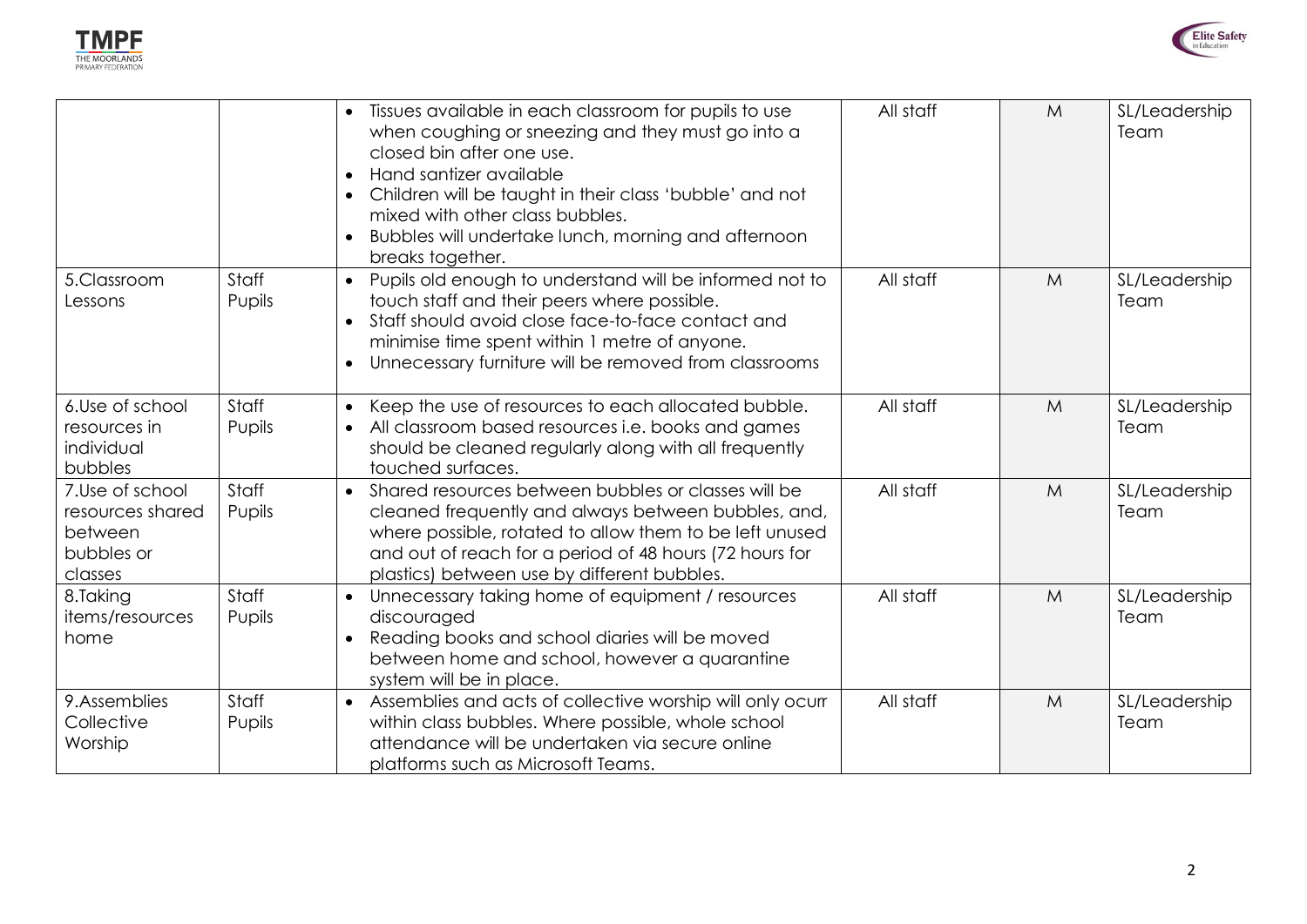



| 10.Educational<br><b>Visits</b>                    | Staff<br>Pupils | • All outdoor educational visits will be risk assessed on an<br>individual basis.<br>• Full suitable and sufficient risk assessments to be put in<br>place for each visit.                                                                                                                                                                                                                                                                                                                                                                                                                                                                                                                                   | SL/Leadersip<br>Team | M | EXP                   |
|----------------------------------------------------|-----------------|--------------------------------------------------------------------------------------------------------------------------------------------------------------------------------------------------------------------------------------------------------------------------------------------------------------------------------------------------------------------------------------------------------------------------------------------------------------------------------------------------------------------------------------------------------------------------------------------------------------------------------------------------------------------------------------------------------------|----------------------|---|-----------------------|
| 11. Pupils with<br><b>SENDs</b>                    | Staff<br>Pupils | • Pupils who have complex needs or who need close<br>contact care, will continue as normal.                                                                                                                                                                                                                                                                                                                                                                                                                                                                                                                                                                                                                  | All staff            | M | SL/Leadership<br>Team |
| 12.Use of non-<br>classteachers<br>and other staff | Staff<br>Pupils | • Non-classteachers and other staff will maintain social<br>distancing and avoid close working.<br>Enhancing cleaning of learning resources (see 7).<br><b>Music tuition</b><br>No sharing of woodwind instruments<br>Good Ventilation required<br>Singing, wind and brass playing should not take place<br>in larger groups such as school choirs and ensembles, or<br>school assemblies.<br>P.E.<br>Outdoor sports where possible and contact sports<br>avoided.<br>Maximise distance between pupils.<br>Equipment used will be scrupulously cleaned after each<br>use.<br>Indoor sports will be small groups only and social<br>distancing carried out and all equipment cleaned after<br>each group use. | All staff            | M | SL/Leadership<br>Team |
| 13. Before and<br>After school clubs               | Pupils<br>Staff | • School run wrap around care provision will organise<br>children within their class bubble.<br>• Where possible the same staff will provide care<br>provision to reduce risk.                                                                                                                                                                                                                                                                                                                                                                                                                                                                                                                               | Staff<br>providers   | M | SL/Leadership<br>Team |
| 14.Children<br>requiring using                     | Pupils<br>Staff | Children will be reguarly reminded of the importance of<br>$\bullet$<br>washing their hands after using the toilet and where                                                                                                                                                                                                                                                                                                                                                                                                                                                                                                                                                                                 | All staff            | M | SL/Leadership<br>Team |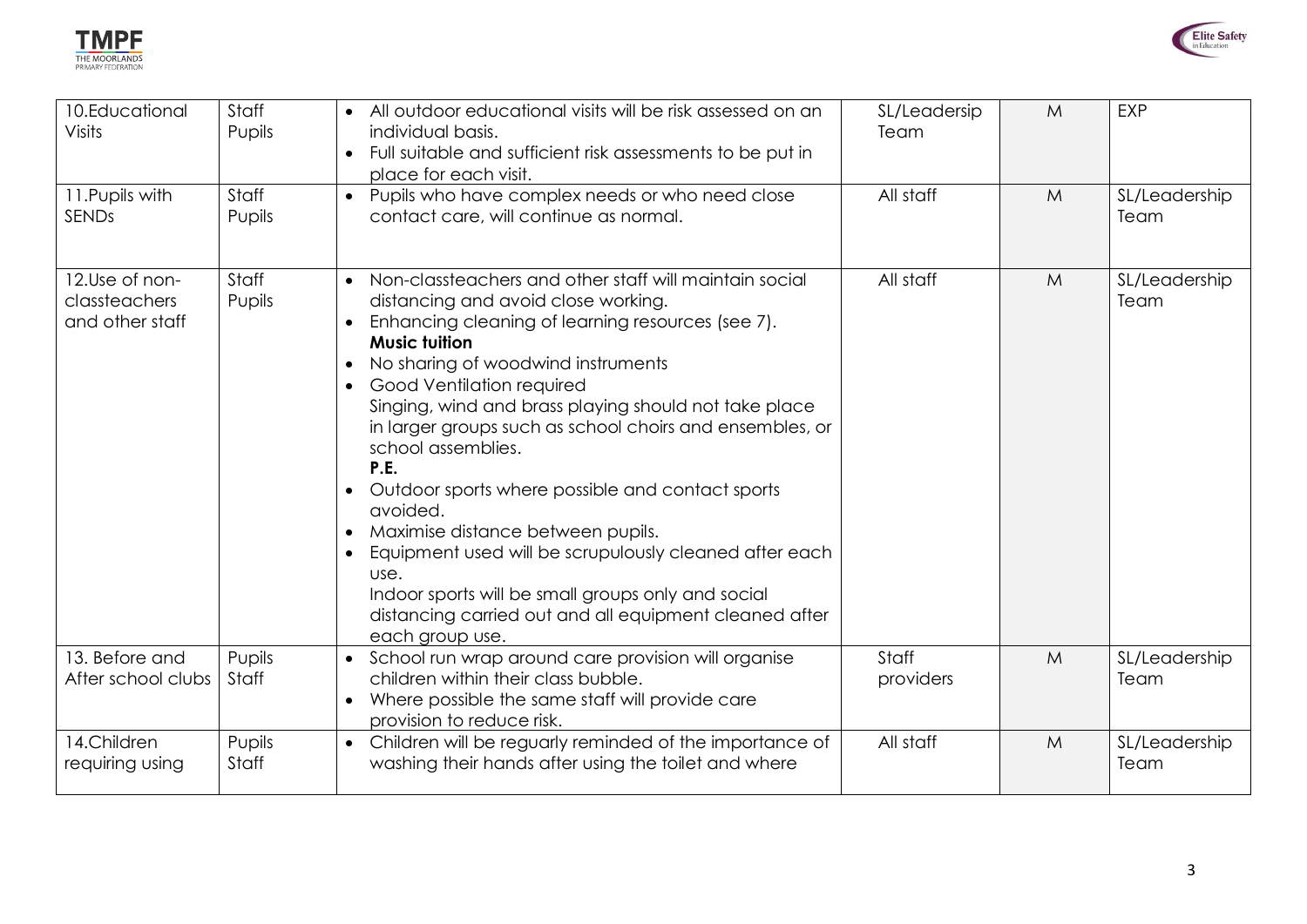



| the toilet in lesson<br>times      |                 | possible on their return to the classroom to use the hand<br>sanitiser.                                                                                                                                                                                                                                                                                                                                                                                                                       |           |   |                       |
|------------------------------------|-----------------|-----------------------------------------------------------------------------------------------------------------------------------------------------------------------------------------------------------------------------------------------------------------------------------------------------------------------------------------------------------------------------------------------------------------------------------------------------------------------------------------------|-----------|---|-----------------------|
|                                    |                 | Toilet areas will be cleaned on a regular basis                                                                                                                                                                                                                                                                                                                                                                                                                                               |           |   |                       |
| 15.Break times                     | Pupils          | Children informed again of the importance of social<br>distancing whilst outside.<br>Key Stage bubbles will have different break times.<br>Supervising staff must be socially distanced from each<br>other at all times where possible.                                                                                                                                                                                                                                                       | All staff | M | SL/Leadership<br>Team |
| 16.Break Times -<br>Staff Room     | Staff           | The use of each staff room will be reduced.<br>Staff must sit at least 2 metres apart from each other.<br>Staff must make their own drinks/food and wash and<br>dry their own cups and other crockery and utensils.                                                                                                                                                                                                                                                                           | All staff | M | SL/Leadership<br>Team |
| 17. Lunch breaks                   | Staff<br>Pupils | Rota system in place for children to eat a hot meal /<br>sandwiches.<br>Class bubbles to consume their lunch in their classroom.<br>Lunchtime staff and kitchen staff to maintain social<br>distancing where possible from children.                                                                                                                                                                                                                                                          | All staff | M | SL/Leadership<br>Team |
| 18. First Aid -<br>minor treatment | Staff<br>Pupils | Where minor first aid treatment is required First Aiders<br>$\bullet$<br>must ensure they wear gloves and a face covering if<br>prolonged face-to-face contact when dealing with<br>injuries.<br>Where possible (age and maturity of child) ask them to<br>wipe away any blood or hold cold compresses etc.<br>Ensure records of injury and treatment are recorded<br>and who administered first aid treatment.<br>Always wash hands after contact<br>Any dressings used to be double bagged. | All staff | M | SL/Leadership<br>Team |
| 19. Intimate Care                  | Staff           | When staff are carrying out any intimate care they<br>$\bullet$<br>must: (as per their usual requirements)<br>Wear gloves<br>Wear an apron<br>Wear a mask                                                                                                                                                                                                                                                                                                                                     | All staff | M | SL/Leadership<br>Team |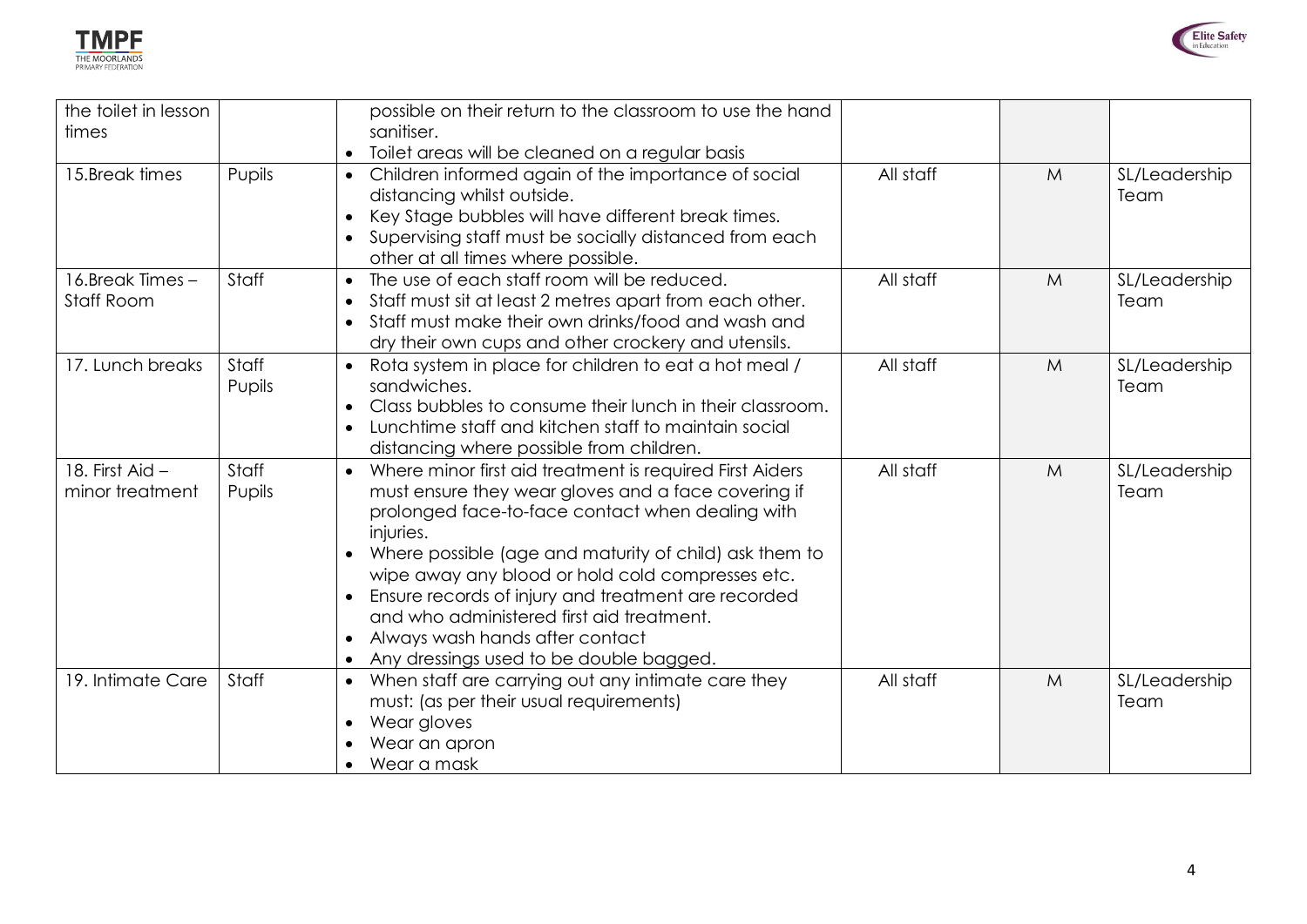



|                                                  |                           | • Soiled clothes to be double bagged and given to<br>Parents on collection of child.<br>Staff must wash their hands once gloves and masks are<br>$\bullet$<br>removed<br>A poster to be displayed of instructions which must be<br>followed.<br>Record all intimate care carried out.                                                                                                                                                                                                                                                                                                                                                                                                                                                                                                                                                                                                                                                                                                                                                                                                                                                                |                                   |             |                       |
|--------------------------------------------------|---------------------------|------------------------------------------------------------------------------------------------------------------------------------------------------------------------------------------------------------------------------------------------------------------------------------------------------------------------------------------------------------------------------------------------------------------------------------------------------------------------------------------------------------------------------------------------------------------------------------------------------------------------------------------------------------------------------------------------------------------------------------------------------------------------------------------------------------------------------------------------------------------------------------------------------------------------------------------------------------------------------------------------------------------------------------------------------------------------------------------------------------------------------------------------------|-----------------------------------|-------------|-----------------------|
| 20. Use of<br>Outside<br>Gyms/fixed<br>equipment | Pupils                    | Fixed outdoor equipment is not to be used.                                                                                                                                                                                                                                                                                                                                                                                                                                                                                                                                                                                                                                                                                                                                                                                                                                                                                                                                                                                                                                                                                                           | All staff                         | $M_{\odot}$ | SL/Leadership<br>Team |
| 21. Poor hygiene<br>practice                     | Staff<br>Pupils<br>Others | Posters are displayed throughout the school reminding<br>$\bullet$<br>pupils, staff and visitors to wash their hands, e.g. before<br>entering and leaving the school.<br>Pupils, staff and visitors are encouraged to wash their<br>$\bullet$<br>hands with soap or alcohol-based sanitiser (that<br>contains no less than 60% alcohol) and follow infection<br>control procedures in accordance with the DfE and<br>PHE's guidance.<br>Sufficient amounts of soap (or hand sanitiser where<br>applicable), clean water and paper towels/hand dryers<br>are supplied in all toilets and kitchen areas.<br>Pupils may be supervised by staff when washing their<br>hands to ensure it is carried out correctly, where<br>necessary.<br>Pupils are forbidden from sharing cutlery, cups or food.<br>All cutlery and cups are thoroughly cleaned before and<br>after use.<br>Cleaners to carry out daily, comprehensive cleaning<br>that follows national guidance and is compliant with<br>the COSHH Policy and the Health and Safety Policy.<br>A senior member of staff arranges enhanced cleaning<br>to be undertaken where required - advice about | Admin team/SL/<br>Leadership Team | M           | <b>EXP</b>            |